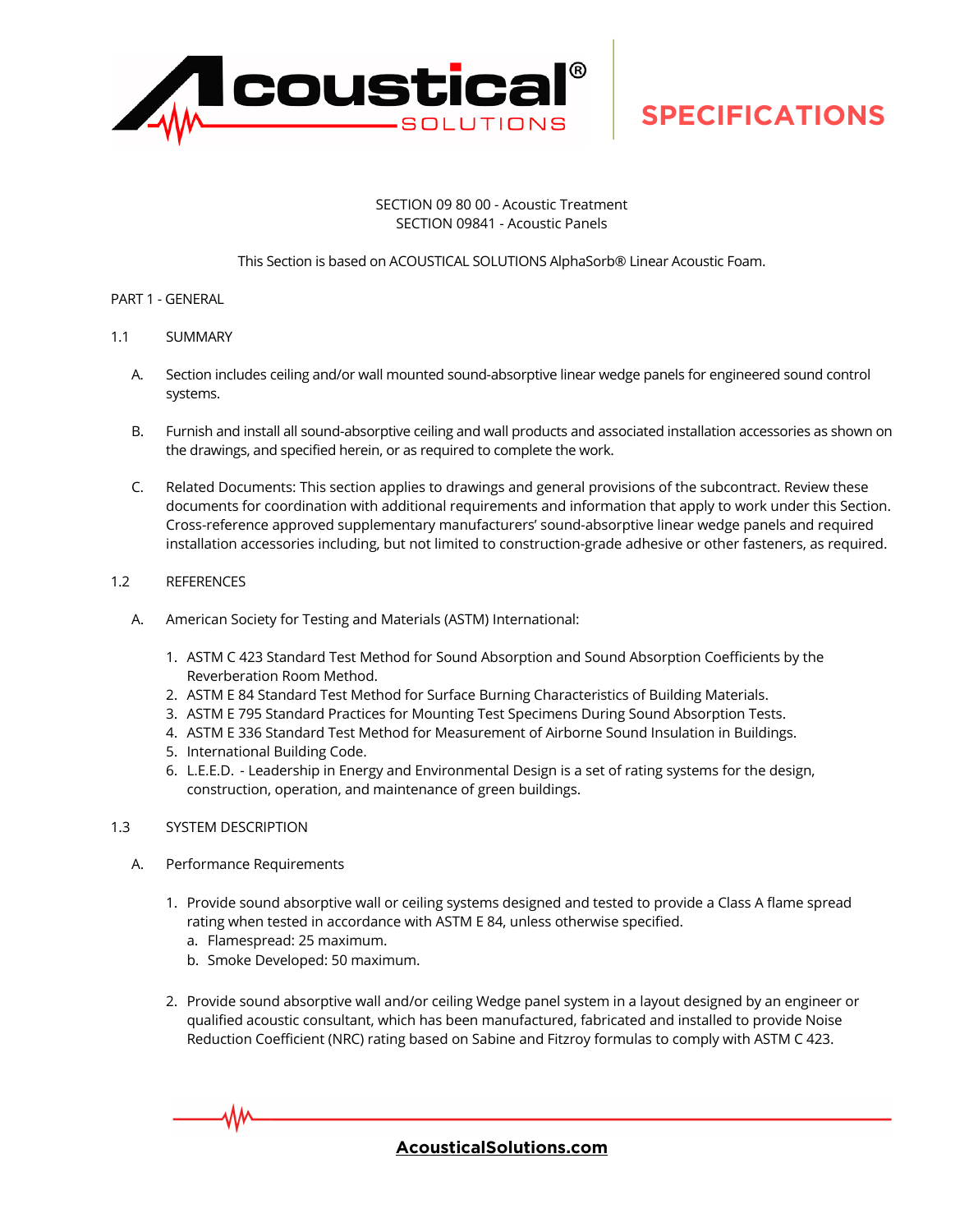

- a. Provide Wedge panels. The Wedge panels should provide the following minimum NRC (Noise Reduction Coefficient) at the following thicknesses:
	- i. 2" thick NRC 0.75
	- ii. 3" thick NRC 0.90
	- iii. 4" thick NRC 1.05

#### 1.4 SUBMITTALS

- B. Product Data: Manufacturer's technical data for Wedge panels including fire-resistive characteristics, finishes, details of installation, and the following:
	- 1. Manufacturer's installation instructions.
	- 2. Manufacturer's SDS Sheets.
	- 3. Certified laboratory test reports indicating compliance with Performance Requirements specified herein.
- C. Samples: One (1) 12 inch by 12 inch (305mm x 305mm) sample of desired thickness of the following specified units for color selection or verification.
- D. Shop Drawings: Layout and details of Wedge panels provided by qualified engineer or consultant, based on performance of proposed products. Show locations of items which are to be coordinated with, or supported by the structural ceiling and walls, if applicable.
- E. Closeout Submittals:
	- 1. Operating and Maintenance Manual, including cleaning and maintenance instructions.
	- 2. Extra Material for Owner's stock.
	- 3. Manufacturer's Safety Data Sheets (SDS).
- 1.5 QUALITY ASSURANCE
	- F. Single-Source Responsibility: ACOUSTICAL SOLUTIONS to provide linear wedge panels (only).
	- G. Installer Qualifications: Acceptable to the manufacturer of the Wedge panels being installed. Utilize an installer having demonstrated 5 years minimum experience on projects of similar size and acoustical complexity.
	- H. Mock-Up: Provide a mock-up for evaluation of installed appearance.
		- 1. Install panels in areas designated by proper authority.
		- 2. Do not proceed with remaining work until proper authority approves workmanship and appearance.
		- 3. Approved mock-up may remain as part of the work.
	- I. SURFACE BURNING CHARACTERISTICS
		- 1. Tested in accordance to ASTM E84 Fire rating Class A a. Flame Spread Index <25
			- b.Smoke Developed Index <50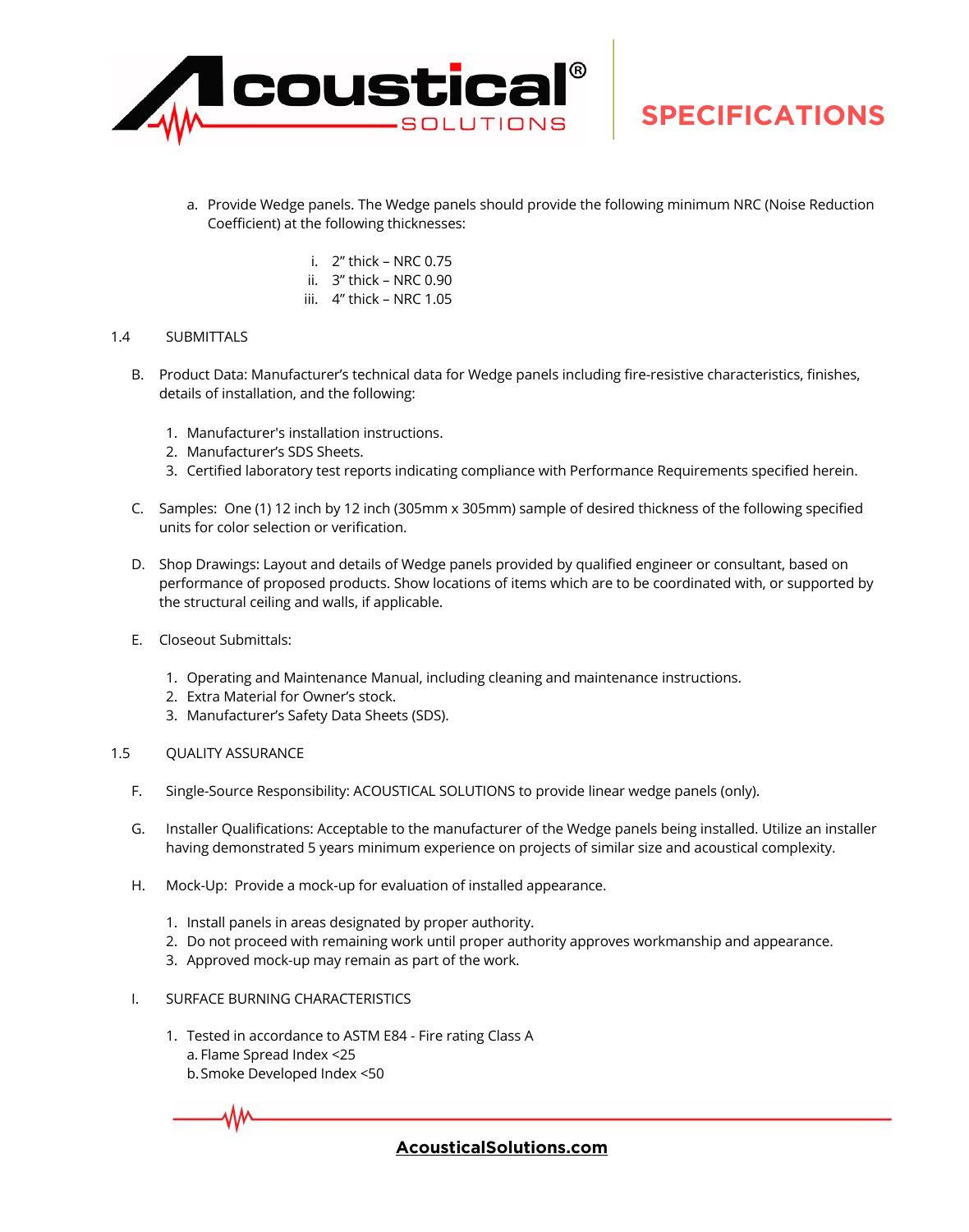

#### 1.6 DELIVERY, STORAGE AND HANDLING

- J. Delivery: Deliver material in the manufacturer's original, unopened, undamaged containers with identification labels intact.
- K. Provide labels indicating ACOUSTICAL SOLUTIONS division brand name, style, size and thickness.
- L. Storage and Protection: Comply with manufacturer's recommendations. Store acoustical product indoors and protected from exposure to harmful environmental conditions and at temperature and humidity conditions recommended by the manufacturer.
- M. Wear handling gloves at all times when handling melamine foam-based products.
- 1.7 PROJECT CONDITIONS
	- N. Environmental Limitations
		- 1. Install Wedge panels only in conditions that are within the manufacturer's published limits for temperature and humidity.
		- 2. Maintain the following conditions in areas where acoustical materials are to be installed 24 hours before, during and after installation:
			- a. Relative Humidity: 65 75%.
			- b.Uniform Temperature: 55 70 degrees F (13 21 degrees C).
		- 3. Areas receiving panels should be free of construction debris and dust.
		- 4. Mechanical, sprinkler and electrical trades shall have completed their work above the ceiling structure and within structural walls prior to commencement of product installation.
- 1.8 MAINTENANCE
	- O. Extra Materials: Provide a minimum of 1/2 box or 2%, whichever is larger, of additional materials if required for use by owner or the building maintenance and repair.
	- P. Provide new unopened cartons of extra materials, packaged with protective covering for storage and identified with appropriate labels.
- PART 2 PRODUCTS
- 2.1 MANUFACTURER
	- Q. ACOUSTICAL SOLUTIONS Acoustical Solution 2420 Grenoble Road, Richmond, VA 2329 | PH: 800-782-5742 | AcousticalSolutions.com
- 2.2 MATERIALS

₩

R. ACOUSTICAL SOLUTIONS Accent Wedge Panels. Wedge Panels are manufactured from 100% open-cell melamine foam with the following characteristics: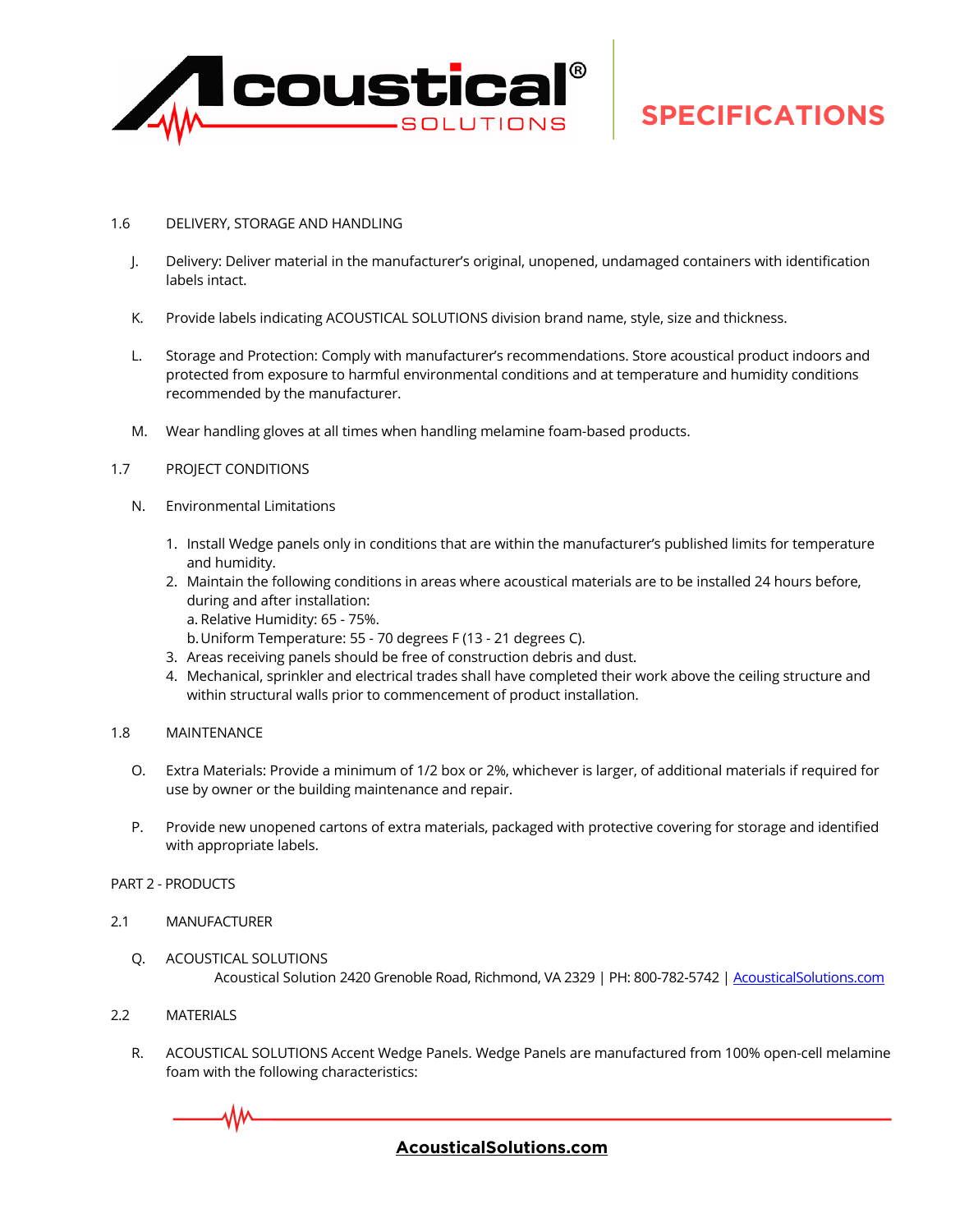

- 1. Fire Resistance: ASTM E84, Class A
- 2. ACOUSTICAL SOLUTIONS Natural White Linear Wedge Panels a. NRC: 0.75 per ASTM C423 Type A mounting at 2 inches thick b.NRC: 0.90 per ASTM C423 Type A mounting at 3 inches thick c. NRC: 1.05 per ASTM C423 Type A Mounting at 4 inches thick
- 3. ACOUSTICAL SOLUTIONS Natural Light Grey Linear Wedge Panels a. NRC: 0.75 per ASTM C423 Type A mounting at 2 inches thick b.NRC: 0.95 per ASTM C423 Type A mounting at 3 inches thick c. NRC: 1.05 per ASTM C423 Type A Mounting at 4 inches thick
- 4. ACOUSTICAL SOLUTIONS Natural White Wedge Panels should achieve the following total absorption:

| White |                                                         |  |  |  |  | 2.00 0.12 0.30 0.73 0.95 1.03 1.10 0.74 0.75 A |
|-------|---------------------------------------------------------|--|--|--|--|------------------------------------------------|
|       | 3.00  0.22  0.47  0.99  1.06  1.13  1.19  0.92  0.90  A |  |  |  |  |                                                |
|       |                                                         |  |  |  |  | 4.00 0.33 0.67 1.19 1.18 1.23 1.24 1.05 1.05 A |

5. ACOUSTICAL SOLUTIONS Natural Light Grey Wedge Panels should achieve the following total absorption:

|  | 2.00  0.10  0.30  0.76  0.93  1.05  1.12  0.76  0.75      |  |  |                                              |  |  |
|--|-----------------------------------------------------------|--|--|----------------------------------------------|--|--|
|  | Light Grey 3.00 0.21 0.50 0.99 1.07 1.16 1.20 0.93 0.95 A |  |  |                                              |  |  |
|  |                                                           |  |  | 4.00 0.28 0.68 1.17 1.19 1.23 1.21 1.06 1.05 |  |  |

- 6. Foam Density: Natural Light Grey 0.56 lbs./ft<sup>3</sup> +/- 0.09 lbs./ft<sup>3</sup> Natural White 0.47lbs./ft<sup>3</sup> +/- 0.13lbs./ft<sup>3</sup>
- 7. Service Temperature: -40˚F to 350˚F
- 8. Size: Nominal: 24 inches x 24 inches (610 mm x 610 mm)
- 9. Panel Thickness: Nominal 2 inches (51mm), 3 inches (51mm) or 4 inches (76mm) thick. Other thicknesses available upon request, such as 4 inches thick.
- 10.Panel Standard Thickness: Nominal 2 inches (51mm), 3 inches (76mm) or 4 inches (102mm) thick. Other thicknesses available upon request.
- 11.Manufacturers Standard Textiles/Colors: Available upon request.
- S. Product Substitutions: Not permitted.

#### 2.3 ACCESSORIES

- A. Linear Wedge Ceiling and/or Wall Panels
	- 1. Instant grab, high strength construction adhesive such as Power Grab by Loctite.
	- 2. Z-clips, Z-channel, Velcro and magnetic strips or other mechanical fastener as provided by others.

PART 3 - EXECUTION